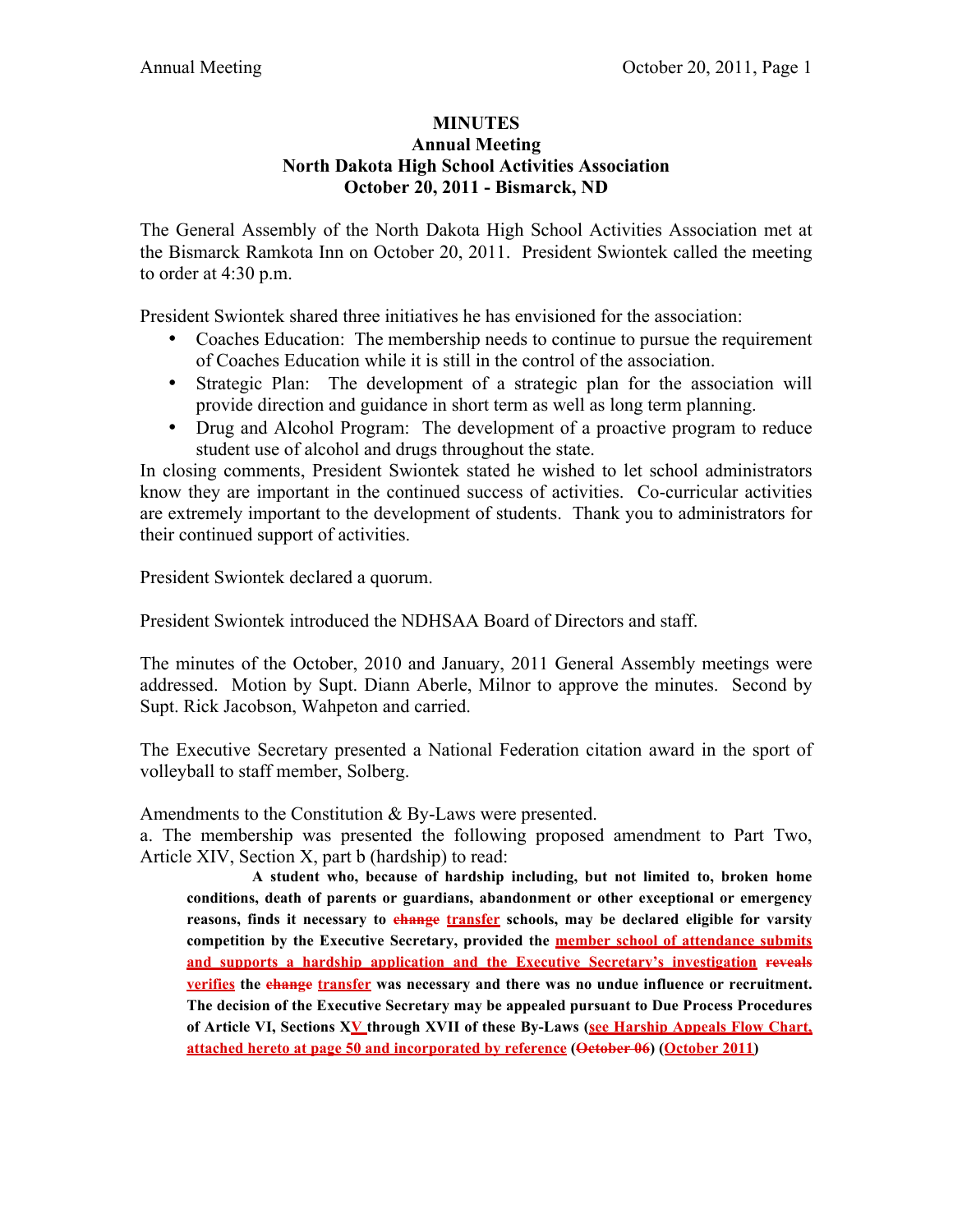Motion by Athletic Administrator Cory Lehman, Fargo South to adopt the amendment as proposed. Second by Athletic Administrator Randy Nelson, Shanley. A voice vote approved the amendment unanimously.

The membership was presented with an amendment to Article XIV (eight semester): b. **SECTION XI:** 

**A student shall not participate in any interscholastic contest after his/her eighth semester in high school unless he/she is under 18 years of age, nor after his/her seventh semester, if his/her seventh and eighth semesters are not consecutive. In the event that a student has been unable to participate in an activity due to a diagnosed life threatening disease or other exceptional reason, the Executive Secretary has the power to grant/deny the student one extra year or two additional semesters of eligibility provided the member school of attendance submits and supports an extra semester(s) application establishing that he/she the student has not reached**  his/her twentieth birthday and the student is academically eligible. **A denial of eligibility under this section may be appealed by the member school attended by the ineligible student The decision of the Executive Secretary may be appealed pursuant to Part Two, Article VI, Due Process Procedures of Article VI, in Sections XV through XVII of these By-Laws (see Extra Semester(s) Appeals Flow Chart, attached hereto at page 51 and incorporated by reference), provided the student has not reached his/her twentieth birthday and is otherwise eligible. (October 2005) (Oct, 2011)**

Motion by Supt Brad Rinas, Washburn to approve the proposed amendment. Second by Supt. Hy Schlieve, Drayton. A voice vote approved the amendment unanimously.

The membership was presented with the following proposed amendment to the Constitution & By-Laws, Part Two.

**ARTICLE VI—DUE PROCESS PROCEDURE**

**The following Due Process Procedure shall govern the investigation into alleged or contested violations of the Constitution, By-Laws, or interpretations of the North Dakota High School Activities Association by a member school (party) (see Member =Schools Complaint and Appeals Flow Chart, attached hereto at page 49 and incorporated by reference), or of appeals made pursuant to Part Two, Article XIV, Section Xb** ("**hardships**") (**see Member Schools Hardship Exception Procedure and Appeals Flow Charts, attached hereto at page 50 and incorporated by reference) or Section XI ("eight semester rule") (see Member Schools Extra Semester(s) Procedure and Appeals Flow Chart, attached hereto at page 51 and incorporated by reference) of the By-Laws. (Oct, 2011)**

**The Complaint and Appeals Flow Chart was shared.**

Motion by Supt. Curt Pierce, Center-Stanton to approve the amendment. Second by Keith Arneson, Northwood. A carried unanimously by voice vote.

d. Supt. Jack Maus, Grafton presented the following amendment to PART TWO, ARTICLE III:

**SECTION XI, 2B: The Cooperative Sponsorship Amendment, which adds Section XI to Article III of the By-Laws, will become effective July 1, 1981, and reads as follows:**

**Cooperative sponsorship of any activity by two or more member schools will be considered under the following conditions:**

**1. Schools are to be located in the same geographical area.**

**2. School Enrollments:**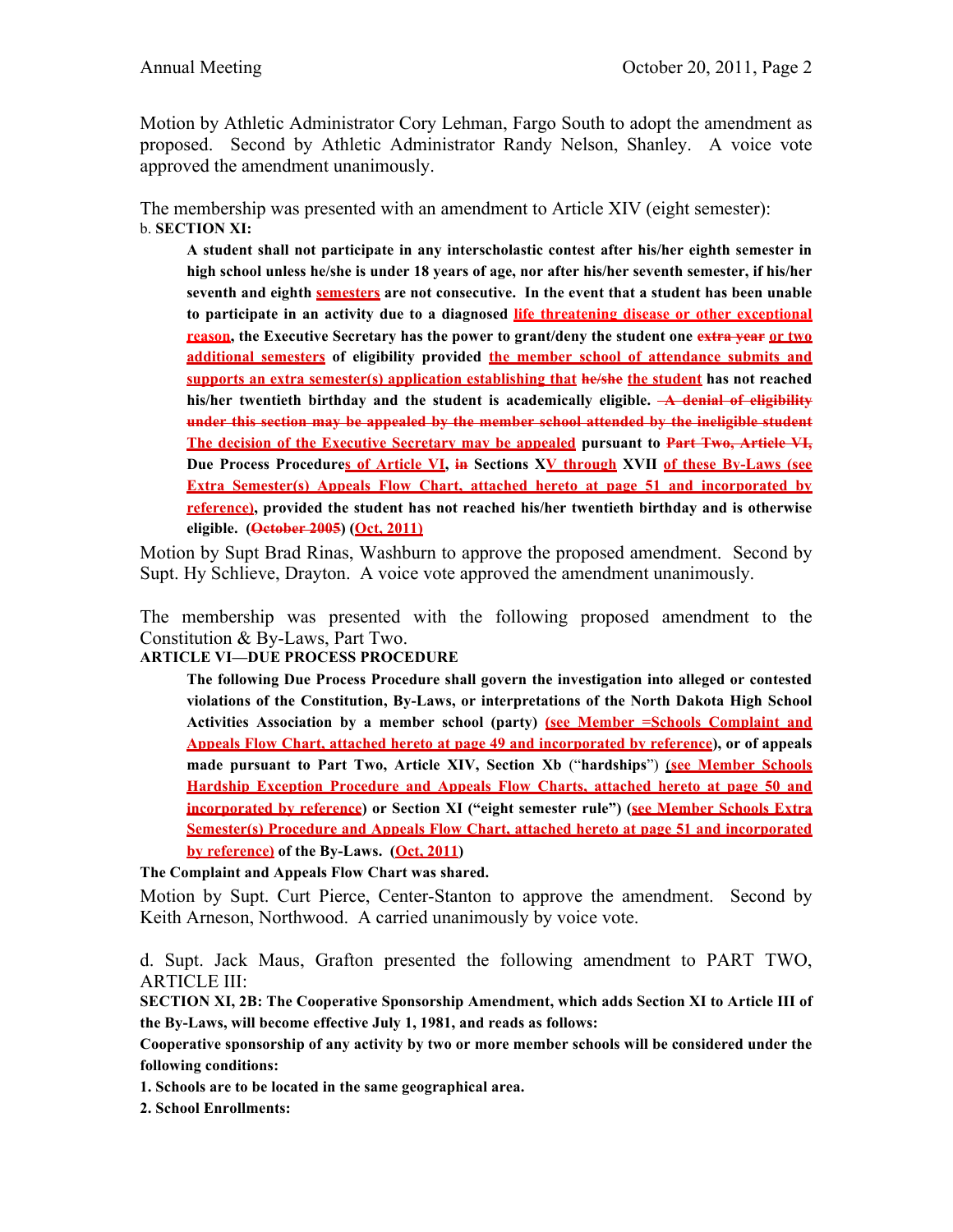**A. All member schools of the NDHSAA will be eligible to participate in the cooperative sponsorship program.**

**B. When Class B schools are involved with the cooperative sponsorship of an activity and the combined enrollment of the schools involved exceeds 325 students in grades 9 through 12, these schools will compete as a Class A school in that activity. (Exception for wrestling, girls' fastpitch softball and cross country: co-op request must be approved by the NDHSAA Board of Directors.) (Last Amended January 2004)**

Motion by Supt. Jack Maus to approve the amendment. Second by Supt. Kirk Ham, Park River. A roll call vote was taken with a result of 104 yes, 31 no, motion carried.

Nominating Committees for the upcoming vacancies for the Board of Directors were asked for a report:

- 1. Supt. Rick Diegel, Edgeley reported the nominations for the Class B southeast position on the NDHSAA Board of Directors:
	- a. Supt. Steve Hall, Kindred
	- b. Supt. Jeff Fastnacht, Ellendale

There were no other nominations from the floor. Motion by Supt. Doug Jacobson, Barnes County North to approve the nominations. Second by Supt. Steve Johnson, Lisbon. Motion carried.

- 2. Dr. Viola LaFontaine, Williston reported the nominations for the Class A At-Large position on the NDHSAA Board of Directors:
	- a. Supt. Doug Sullivan, Dickinson
	- b. Ath. Dir. Jason Wiberg, Devils Lake

There were no other nominations from the floor. Motion by Supt. Robert Toso, Jamestown to approve the nominations. Second by Ath. Dir. Pat McNally, Minot. Motion carried.

3. Ath. Dir. Bradley Foss, Hazen reported the nominations for the NDIAAA position on the NDHSAA Board of Directors:

- a. Ath. Dir. Randy Nelson, Shanley
- b. Ath. Dir. Jim Roaldson, Jamestown

There were no nominations from the floor. Motion by Ath. Dir. Troy Cody, Fargo North to approve the nominations. Second by Ath. Dir. Karen Groninger, Des Lacs-Burlington. Motion carried.

The Executive Secretary gave his report:

- Spirit of Sport is a National Federation award program to recognize students for exemplary actions. Students throughout the nation have been nominated for this award. Please review a criterion which was made available as you entered the room. If a candidate would qualify for this award, an application will be sent to the school. Each state is entitled to one nominee who will forward to Section 5 for a selection of the Section 5 nominee to forward to the National Federation.
- NDHSAA will be conducting a concussion survey following the fall seasons to gather data for further study.